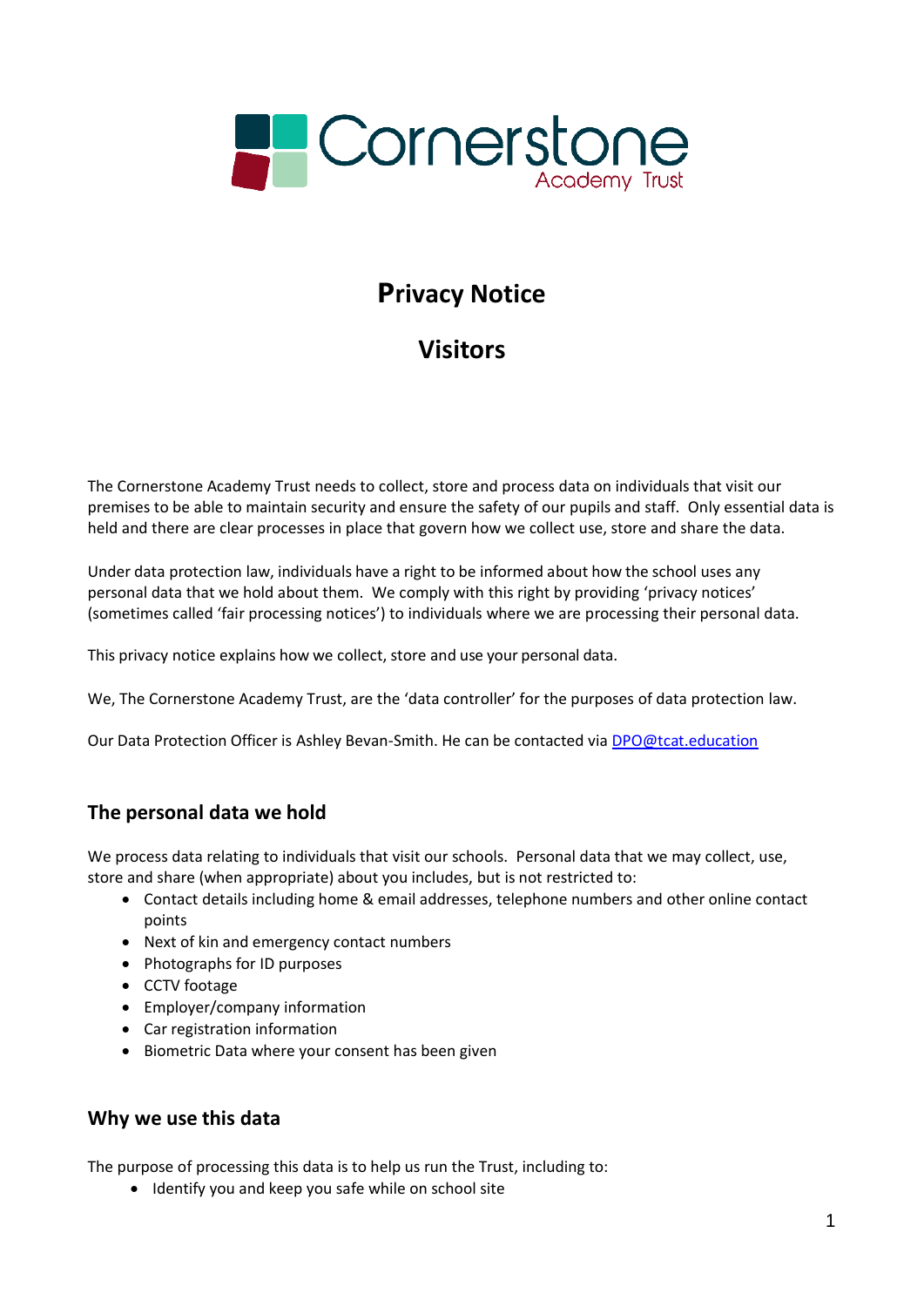- Keep pupils and staff safe
- Maintain accurate records of visits to the school
- Provide appropriate access arrangements

# **Our lawful basis for using this data**

We only collect and use personal information about you when the law allows us to. Most commonly we use it where we need to:

- **Article 6 (c) Legal obligation:** Comply with a legal obligation
- **Article 6 (e) Public Task:** Carry out a task in the public interest

Less commonly, we may also use personal information about you where:

- You have given us consent to use it in a certain way
- We need to protect your vital interests (or someone else's interests) eg in a life or death situation
- We have legitimate interests in processing the data eg where processing is necessary for the performance of a task carried out in the public interest or in the exercise of official authority vested in the controller as a publically funded education establishment.

Where you have provided us with consent to use your data, you may withdraw this consent at anytime. We will make this clear when requesting your consent and explain how you go about withdrawing consent if you wish to do so.

Some of the reasons listed above for collecting and using personal information about you overlap, and there may be several grounds which justify the Trust/school's use of your data.

# **Collecting this information**

While the majority of information we collect from you is mandatory, there is some information that you can choose whether or not to provide to us.

Whenever we seek to collect information from you, we make it clear whether you must provide this information (and, if so, what the possible consequences are of not complying), or whether you have a choice.

# **How we store this data**

Data stored in paper format is kept securely and is accessible only by the appropriate administrative staff and managers who have a legitimate need to access your data.

Data in electronic format is kept in a secure area on the Trust systems.

We have appropriate security measures in place to prevent personal information from being accidentally lost or used or accessed in an unauthorised way. We limit access to your personal information to those who have a genuine business need to know it. Those processing your information will do so only in an authorised manner and are subject to a duty of confidentiality.

We also have procedures in place to deal with any suspected data security breach. We will notify you and the Information Commissioner's Office of a suspected data security breach where we are legally required to do so.

Once your involvement in the Trust has ended, we will retain this file and delete the information in it in accordance with our record retention schedule/records management policy.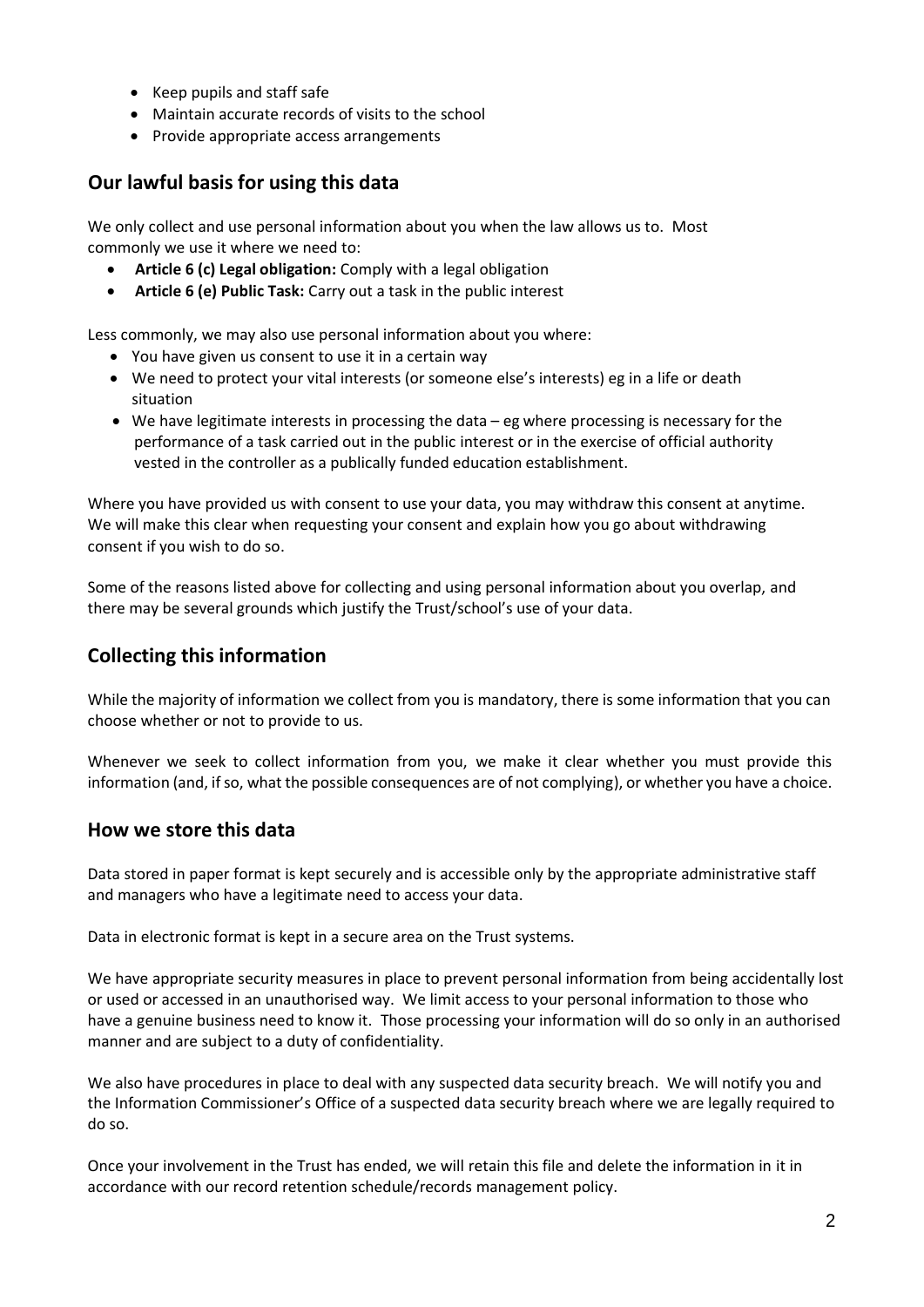# **Data sharing**

We do not share information about you with any third party without your consent unless the law and our policies allow us to do so.

Where it is legally required, or necessary (and it complies with data protection law) we may share personal information about you with:

- Our local authority to meet our legal obligations to share certain information with it, such as where the visitor information is relevant to a safeguarding concern
- The Department for Education
- Educators and examining bodies
- Our regulator Ofsted
- Suppliers and service providers to enable them to provide the service we have contracted them for
- Central and local government
- Security organisations
- Health and social welfare organisations
- Polices forces, courts and tribunals
- Professional bodies
- The organisation/company you are representing

# **Transferring data internationally**

Where we transfer personal data to a country or territory outside the European Economic Area, we will do so in accordance with data protection law.

# **Your rights**

#### **How to access personal information we hold about you.**

Individuals have a right to make a **Subject Access Request (SAR)** to gain access to personal information that the school holds about them.

If you make a SAR, and if we do hold information about you, we will:

- Give you a description of the information
- Tell you why we are holding and processing it, and how long we will keep it for
- Explain where we got it from, if not from you
- Tell you who it has been, or will be, shared with
- Let you know whether any automated decision-making is being applied to the data, and any consequences of this
- Give you a copy of the information in an intelligible form

You may also have the right for your personal information to be transmitted electronically to another organisation in certain circumstances.

If you would like to make a request, please contact our data protection officer, [Ashley Bevan-Smith](mailto:DPO@tcat.education)

#### **Your** other rights regarding your data

Under data protection law, individuals have certain rights regarding how their personal data is used and kept safe. You have the right to: